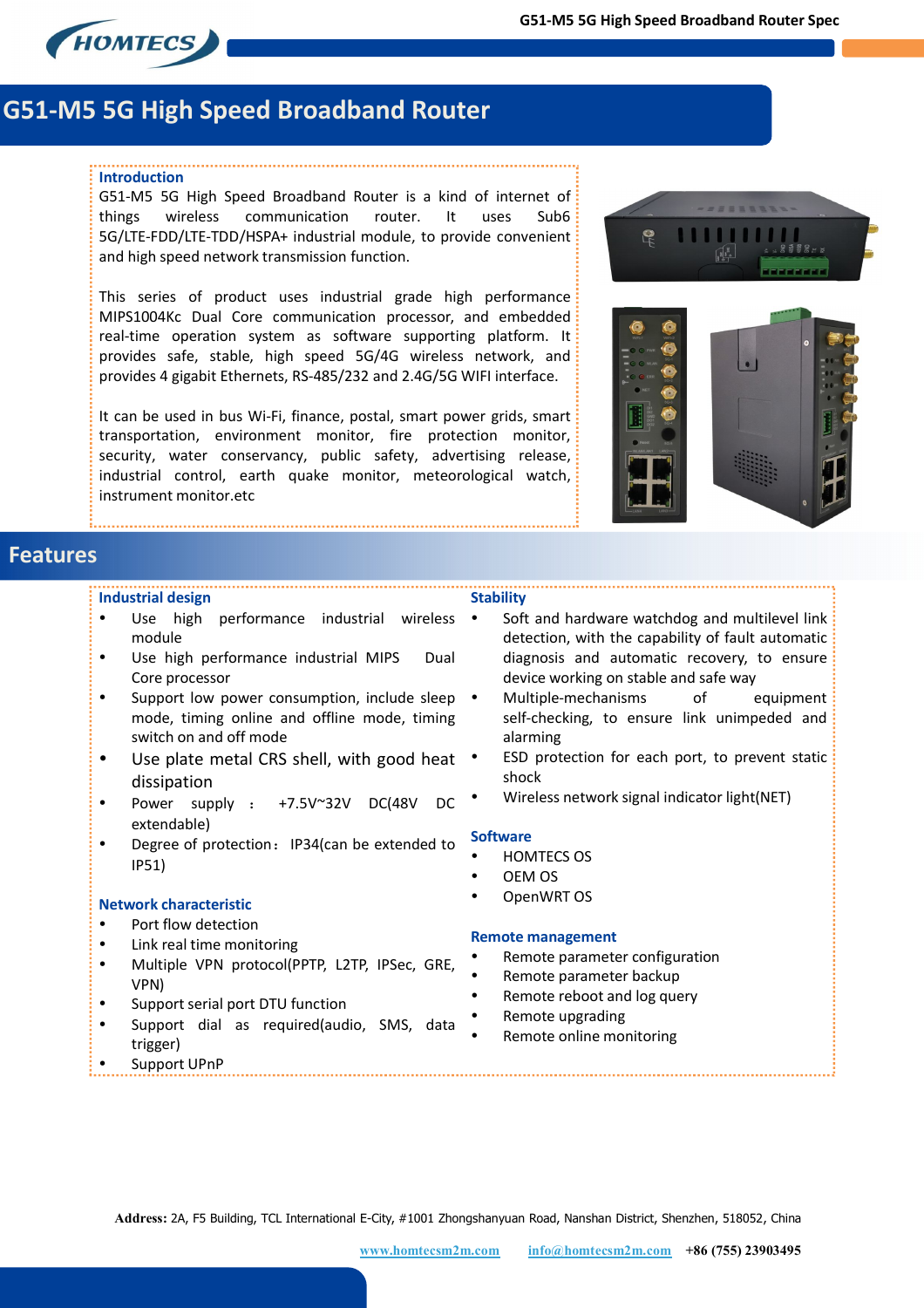

### **Functions**

- Support Sub6 5G, 4G(FDD and TDD) LTE . network, down compatible for 3G network
- Support 4x gigabit Ethernets, provide RS-232 / RS-485
- Support wire and wireless backup
- Support hardware WDT, provide anti-log off mechanism to ensure data terminal online **Extended functions** forever
- Support PPTP, L2TP, GRE etc. multiple VPN
- Support SNMP management protocol
- Support Wi-Fi forced AD pushing function
- Support multiple functions (DHCP, DDNS, firewall, NAT, DMZ host etc.)
- Support ICMP, TCP, UDP, Telnet, FTP, HTTP, HTTPS etc.
- Industrial Industrial Dual SIM/UIM Card design.
- Support dual band WIFI(IEEE802.11n / 802.11ac)

- Support WAN, wireless and wire backup/failover 【optional】
- Single module dual SIM【optional】
- GPS/Beidou orientation【optional】
- USB internal storage extension, 8GB-256GB 【optional】

## **Specification**

| <b>Wireless</b>      |                                                                   |
|----------------------|-------------------------------------------------------------------|
| Wireless module:     | Industrial grade                                                  |
| Bands:               | 5G Band:                                                          |
|                      | N1/N2/N3/N5/N7/N8/N12/N20/N25/N28/N40/N41/N66/N71/N77/N78/N79     |
|                      | FDD-LTF Band:                                                     |
|                      | B1/B2/B3/B4/B5/B7/B8/B12/B13/B14/B17/B18/B19/B20/B25/B26/B28/B29/ |
|                      | B30/B32/B66/B71                                                   |
|                      | TDD-LTE Band:                                                     |
|                      | B34/B38/B39/B40/B41/B42/B43/B48                                   |
| Theory bandwidth:    | 900Mbps UL; 2.1Gbps DL                                            |
| Transmitted power:   | <23dBm +/-1dB @25℃                                                |
| Consumption:         | data<850mA/12V; idle <600mA/12V(WiFi is enabled default)          |
| Receive sensitivity: | <-97dBm @10MHz QPSK                                               |

**WIFI** 

| <b>VVIFI</b>         |                                                                     |
|----------------------|---------------------------------------------------------------------|
| Bandwidth:           | IEEE802.11n/802.11ac standard, 2.4G 300Mbps / 5G 867Mbps (optional) |
| Security encryption: | WEP, WPA, WPA2, WPS 【optional】                                      |
| Transmitted power:   | 17-18dBm(11g), 18-20dBm(11b), 15dBm (11n), 17-18dBm(11ac)           |
| Receive sensitivity: | 2.4G: <-72dBm@54Mpbs,<-64dBm@HT20 MCS7 ,<-61dBm@HT40 MCS7           |
|                      | 5G: <- 64dBm@HT20 MCS7, <- 61dBm@HT20 MCS7, <- 55dBm@VHT80 MCS9     |
|                      |                                                                     |

| <b>Interface</b>      |                                                                               |
|-----------------------|-------------------------------------------------------------------------------|
| LAN/WAN:              | 4x Gigabit Ethernets(RJ45 port), 4x LAN or 3x LAN + 1x WAN, self-adaption     |
|                       | MDI/MDIX, built-in electromagnetic isolation protection                       |
| Industrial interface: | 1 x RS232, 1 x RS485 port, apply to the collecting equipment which comes with |
|                       | RS485/RS232 interface                                                         |
| Indicator light:      | 4 x "LAN", "PWR", "WLAN", "ERR", "NET"                                        |
| Antenna interface:    | 7 x SMA interface(5G-1; 5G-2; 5G-3; 5G-4; 5G-5; Wi-Fi-1; Wi-Fi-2), 50ohm      |
| SIM/UIM interface:    | Industrial Dual SIM/UIM card design, 1.8V/3V automatic detection              |
| Power interface:      | 7.5V~32V interface terminals, standard DC connectors and on-board terminals,  |
|                       | no-polarity                                                                   |
| Reset:                | Parameters can be restored to the factory                                     |

**Address:** 2A, F5 Building, TCL International E-City, #1001 Zhongshanyuan Road, Nanshan District, Shenzhen, 518052, China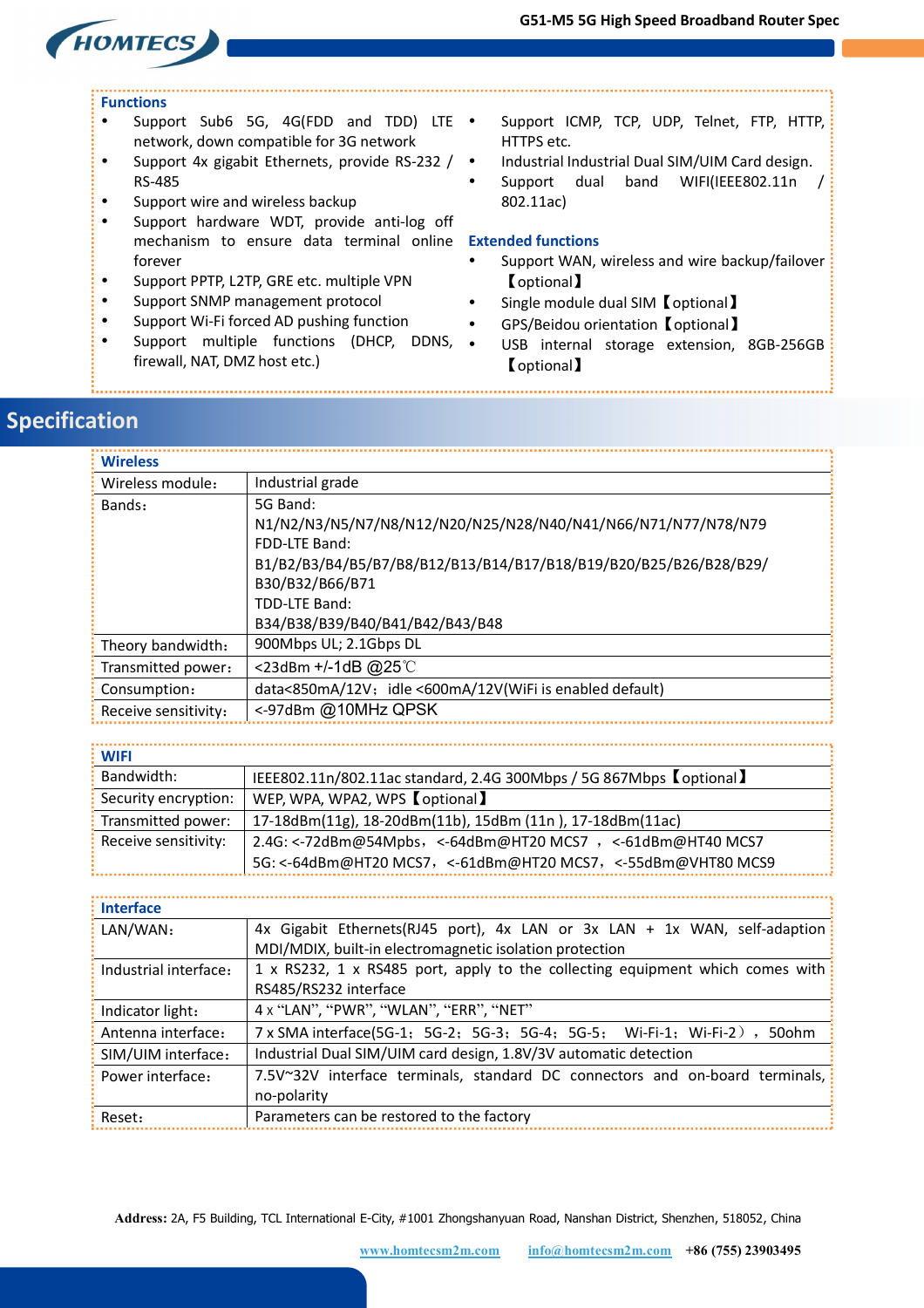**G51-M5 5G High Speed Broadband Router Spec**



DI1: Openbase input, default 47 K resistance ground(input 0), can be connected to ACC ignition information DI2: Openbase input, default 4.7 K pull up 5 V( input 1), can be connected to the external switch quantity

**Address:** 2A, F5 Building, TCL International E-City, #1001 Zhongshanyuan Road, Nanshan District, Shenzhen, 518052, China

8 | RX | Serial port input